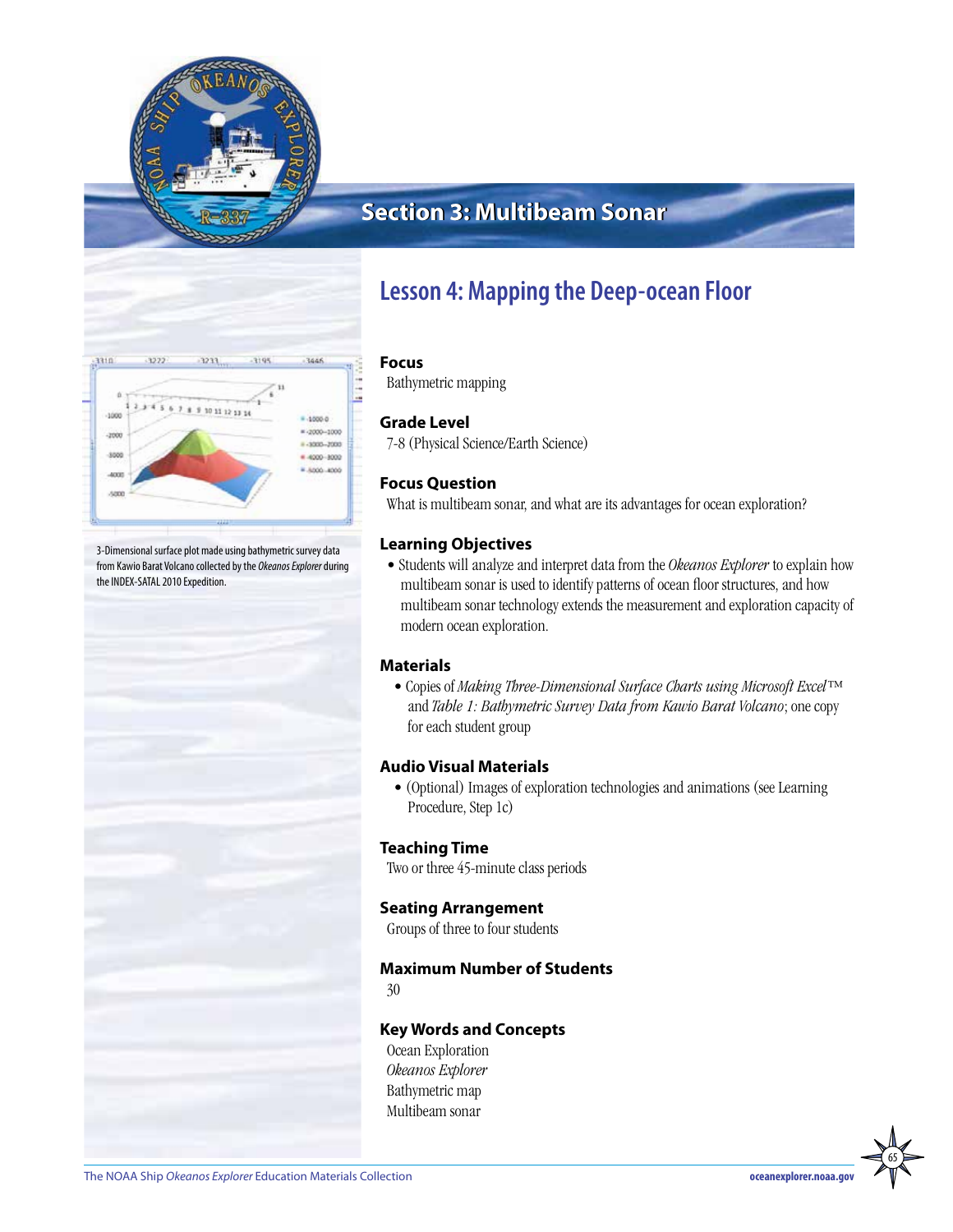#### **Background**

Multibeam sonar is one of the most powerful tools available for modern deep-sea exploration, and can create high-resolution maps, three dimensional models, or even "fly-through" videos that simulate a trip across the area being mapped.

For more information about how multibeam sonar is used aboard the NOAA Ship *Okeanos Explorer*, please see *Introduction to Multibeam Sonar* on page 49. In this lesson, students will learn about multibeam sonar and its role in the exploration strategy used aboard the *Okeanos Explorer*; and use data from the *Okeanos Explorer* to create a bathymetric map.

#### **Learning Procedure**

*NOTE: This lesson uses Microsoft Excel™ version 12.2.0. Other versions may require modifications to instructions provided on the student worksheet.*

- 1. To prepare for this lesson:
	- (a) Review:
		- Introductory essays for the INDEX-SATAL 2010 Expedition (*[http://](http://oceanexplorer.noaa.gov/okeanos/explorations/10index/welcome.html) [oceanexplorer.noaa.gov/okeanos/explorations/10index/welcome.html](http://oceanexplorer.noaa.gov/okeanos/explorations/10index/welcome.html)*);
		- Minding the Multibeam at Midnight by Colleen Peters (*[http://oceanexplorer.](http://oceanexplorer.noaa.gov/okeanos/explorations/10index/logs/aug05/aug05.html) [noaa.gov/okeanos/explorations/10index/logs/aug05/aug05.html](http://oceanexplorer.noaa.gov/okeanos/explorations/10index/logs/aug05/aug05.html)*); and
		- State of the Art Seafloor Survey by Meme Lobecker and Elaine Stuart (*[http://](http://oceanexplorer.noaa.gov/okeanos/explorations/10index/logs/july31/july31.html) [oceanexplorer.noaa.gov/okeanos/explorations/10index/logs/july31/](http://oceanexplorer.noaa.gov/okeanos/explorations/10index/logs/july31/july31.html) [july31.html](http://oceanexplorer.noaa.gov/okeanos/explorations/10index/logs/july31/july31.html)*).
	- (b) Review background information about the *Okeanos Explorer* exploration strategy and technologies.
	- (c) If desired, download images to accompany discussions in Step 2. You may also want to download this "before and after" image to illustrate the capabilities of multibeam sonar:

*[http://oceanexplorer.noaa.gov/okeanos/explorations/10index/back](http://oceanexplorer.noaa.gov/okeanos/explorations/10index/background/hires/em302_before_after_hires.jpg)[ground/hires/em302\\_before\\_after\\_hires.jpg](http://oceanexplorer.noaa.gov/okeanos/explorations/10index/background/hires/em302_before_after_hires.jpg)*,

as well as one or more of the following animations to accompany discussions in Step 3:

*[http://oceanexplorer.noaa.gov/explorations/02fire/logs/jul08/media/](http://oceanexplorer.noaa.gov/explorations/02fire/logs/jul08/media/sm2k.html) [sm2k.html](http://oceanexplorer.noaa.gov/explorations/02fire/logs/jul08/media/sm2k.html)*;

*[http://oceanexplorer.noaa.gov/explorations/02fire/logs/](http://oceanexplorer.noaa.gov/explorations/02fire/logs/magicmountain) [magicmountain](http://oceanexplorer.noaa.gov/explorations/02fire/logs/magicmountain)*; and *[http://oceanexplorer.noaa.gov/okeanos/media/movies/ex\\_podcast\\_](http://oceanexplorer.noaa.gov/okeanos/media/movies/ex_podcast_video.html)*

*[video.html](http://oceanexplorer.noaa.gov/okeanos/media/movies/ex_podcast_video.html)*.

- (d) Review *Making Three-Dimensional Surface Charts using Microsoft Excel™*.
- (e) (Optional) Review procedures for viewing multibeam imagery in the Fledermaus file format explained in the *Watching in 3D* lesson, and decide whether to demonstrate this imagery as part of class discussions.
- (f) Ensure that students will have access to Microsoft Excel™ on the computers they will use to complete the chart activity (Step 5) and download the file **KawioBaratReduced.xlsx** (*[http://oceanexplorer.noaa.gov/okeanos/edu/](http://oceanexplorer.noaa.gov/okeanos/edu/resources/media/KawioBaratReduced.xlsx) [resources/media/KawioBaratReduced.xlsx](http://oceanexplorer.noaa.gov/okeanos/edu/resources/media/KawioBaratReduced.xlsx)*); OR

**KawioBaratReduced.xls** (*[http://oceanexplorer.noaa.gov/okeanos/edu/](http://oceanexplorer.noaa.gov/okeanos/edu/resources/media/KawioBaratReduced.xls) [resources/media/KawioBaratReduced.xls](http://oceanexplorer.noaa.gov/okeanos/edu/resources/media/KawioBaratReduced.xls)*) depending upon which version of Microsoft Excel™ students will be using.

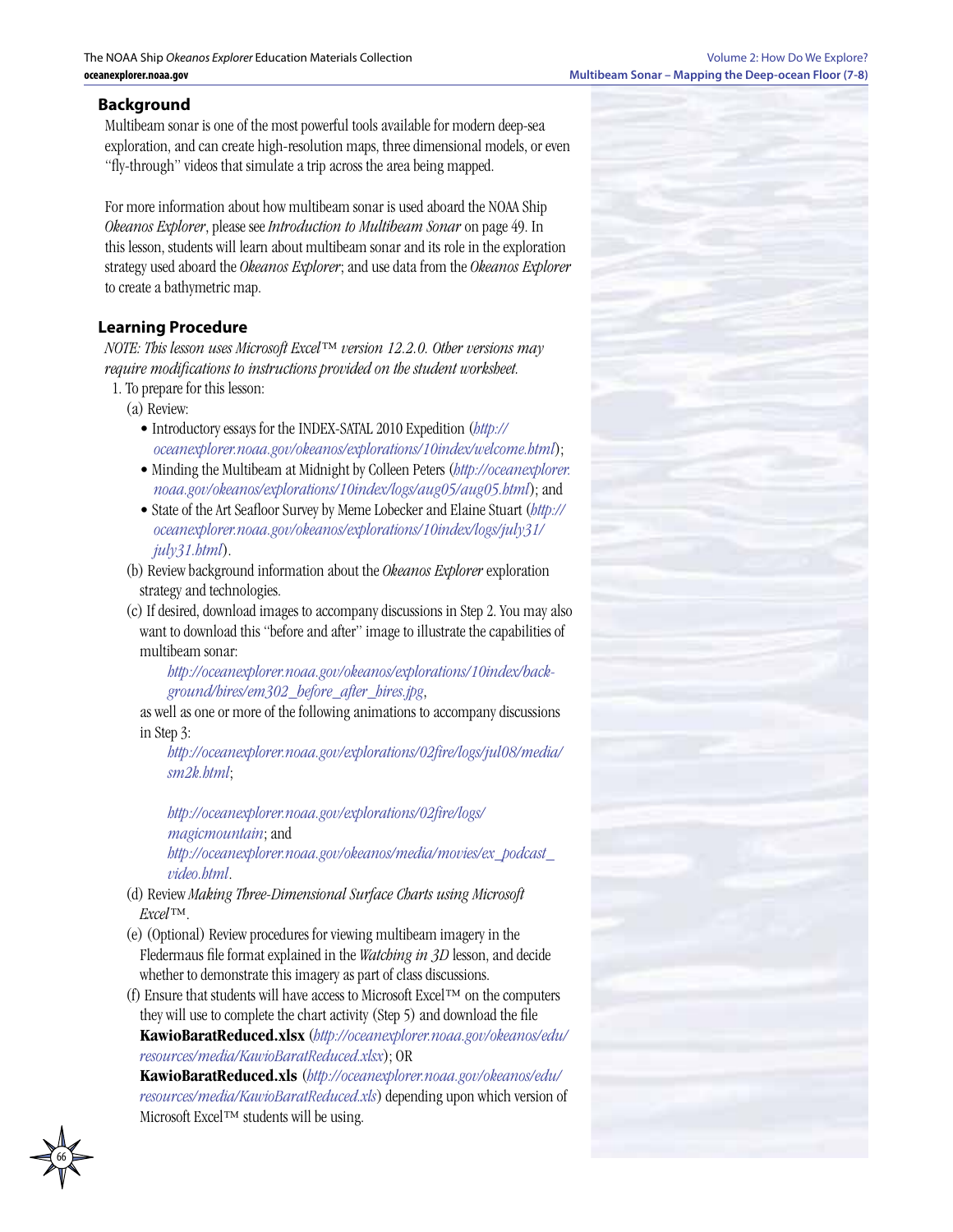#### Volume 2: How Do We Explore? **Multibeam Sonar – Mapping the Deep-ocean Floor (7-8)**



*Okeanos Explorer*'s EM302 multibeam sonar mapping system produced this detailed image of the Kawio Barat seamount, which rises around 3800 meters from the seafloor. Image courtesy of NOAA *Okeanos Explorer* Program, INDEX-SATAL 2010. *[http://oceanexplorer.noaa.gov/okeanos/explorations/10index/](http://oceanexplorer.noaa.gov/okeanos/explorations/10index/logs/hires/june26fig1_hires.jpg)*

*[logs/hires/june26fig1\\_hires.jpg](http://oceanexplorer.noaa.gov/okeanos/explorations/10index/logs/hires/june26fig1_hires.jpg)*



A CTD is attached to a metal frame called a rosette, or carousel, along with numerous water sampling bottles and when deployed, provides information about the composition of the water column. Image courtesy of NOAA.

*[http://oceanexplorer.noaa.gov/technology/tools/sondectd/](http://oceanexplorer.noaa.gov/technology/tools/sondectd/sondectd.html) [sondectd.html](http://oceanexplorer.noaa.gov/technology/tools/sondectd/sondectd.html)*



*Okeanos Explorer* crew launch the vehicle during test dives off Hawaii. Image courtesy of NOAA *Okeanos Explorer* Program, INDEX-SATAL 2010.

*[http://oceanexplorer.noaa.gov/okeanos/explorations/10index/](http://oceanexplorer.noaa.gov/okeanos/explorations/10index/background/hires/launch_hires.jpg) [background/hires/launch\\_hires.jpg](http://oceanexplorer.noaa.gov/okeanos/explorations/10index/background/hires/launch_hires.jpg)*



ROV Team Lead, Commanding Officer, and Science Team Lead discuss operations at the Mid-Cayman Rise with participants located at both the Silver Spring ECC, and URI's Inner Space Center. Image courtesy of NOAA *Okeanos Explorer* Program, MCR Expedition 2011.

*[http://oceanexplorer.noaa.gov/okeanos/explorations/ex1104/logs/](http://oceanexplorer.noaa.gov/okeanos/explorations/ex1104/logs/hires/daily_updates_aug9_1_hires.jpg) [hires/daily\\_updates\\_aug9\\_1\\_hires.jpg](http://oceanexplorer.noaa.gov/okeanos/explorations/ex1104/logs/hires/daily_updates_aug9_1_hires.jpg)*

- 2. Briefly introduce the NOAA Ship *Okeanos Explorer* and the INDEX-SATAL 2010 Expedition. Briefly discuss why this kind of exploration is important (for background information, please see the lesson, *Earth's Ocean is 95% Unexplored: So What?*; *[http://oceanexplorer.noaa.gov/okeanos/](http://oceanexplorer.noaa.gov/okeanos/explorations/10index/background/edu/media/so_what.pdf) [explorations/10index/background/edu/media/so\\_what.pdf](http://oceanexplorer.noaa.gov/okeanos/explorations/10index/background/edu/media/so_what.pdf)*). Highlight the overall exploration strategy used by the *Okeanos Explorer*, including the following points:
	- The overall strategy is based on finding anomalies;
	- This strategy involves
		- Underway reconnaissance;
		- Water column exploration; and
		- Site characterization;
	- This strategy relies on four key technologies:
		- Multibeam sonar mapping system;
		- CTD and other electronic sensors to measure chemical and physical seawater properties;
		- A Remotely Operated Vehicle (ROV) capable of obtaining high-quality imagery and samples in depths as great as 4,000 meters; and
		- Telepresence technologies that allow people to observe and interact with events at a remote location.

You may want to show some or all of the images in the adjacent sidebar to accompany this review.

3. Ask students what they know about sonar, and provide additional information as necessary. (See *Introduction to Multibeam Sonar* on page 49). You may want to show one or more of the video clips referenced in Step 1c.

Describe the role of multibeam sonar in ocean exploration aboard the *Okeanos Explorer*. Students should realize that this is the key technology for the "reconnaissance" component of the overall exploration strategy, and provides the "big picture" view as explorers look for anomalies. Another important point is that, thanks to telepresence, images from mapping results can be shared in realtime with scientists in Exploration Command Centers, so that these scientists can have input into selecting sites where water column studies and underwater robot dives are to take place.

Briefly discuss other types of bathymetric maps, and how they were made. Before the invention of sonar, water depths were determined by dropping a weighted line over the side of a ship and measuring the amount of line needed to reach the bottom. These measurement (called soundings) were recorded on nautical charts.

Many nautical charts still in use today are covered with tiny numbers that represent individual soundings, some of which were made many years ago. Sonar made it possible to collect many more depth readings, but until recently these could only be recorded directly beneath a ship. Improvements in electronics and modern computer technologies led to the development of multibeam sonar, which provides three-dimensional images of the seafloor, in much greater detail than older methods. Maps generated by multibeam sonar systems are particularly useful for ocean exploration, since they allow scientists to focus on areas that are geologically interesting or have a high probability of being inhabited by unusual organisms. This image: *[http://oceanexplorer.noaa.gov/okeanos/](http://oceanexplorer.noaa.gov/okeanos/explorations/10index/background/hires/em302_before_after_hires.jpg) [explorations/10index/background/hires/em302\\_before\\_after\\_hires.jpg](http://oceanexplorer.noaa.gov/okeanos/explorations/10index/background/hires/em302_before_after_hires.jpg)*.

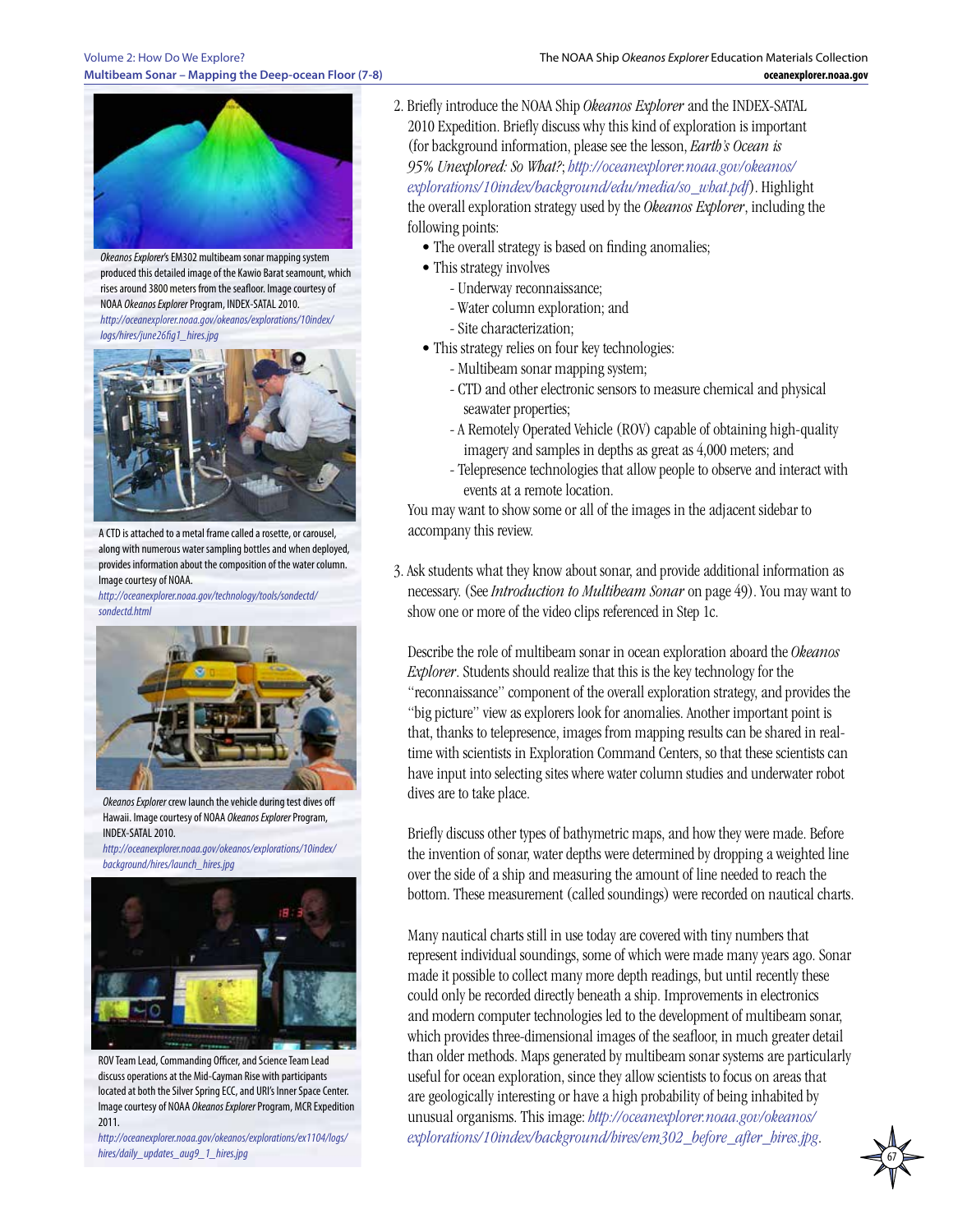The NOAA Ship *Okeanos Explorer* Education Materials Collection **oceanexplorer.noaa.gov**



This "before and after" image provides a glimpse of *Okeanos Explorer*'s EM302 mapping system capabilities in deep water. The top image shows what we previously knew about the seafloor terrain in the southern Mariana region from satellite altimetry data. The bottom image includes an overlay of the information provided by the ship's EM302 multibeam system. Image courtesy of NOAA Office of Ocean Exploration and Research. *[http://oceanexplorer.noaa.gov/okeanos/explorations/10index/](http://oceanexplorer.noaa.gov/okeanos/explorations/10index/background/hires/em302_before_after_hires.jpg) [background/hires/em302\\_before\\_after\\_hires.jpg](http://oceanexplorer.noaa.gov/okeanos/explorations/10index/background/hires/em302_before_after_hires.jpg)*

shows how much *Okeanos Explorer*'s EM302 mapping system adds to what we know about seafloor terrain.

4. Tell students that one of the priorities for the INDEX-SATAL 2010 Expedition was to explore a submarine volcano named Kawio Barat. Say that their assignment is to create a three-dimensional graph called a surface plot using depth data from the Kawio Barat area. Provide each student group with a copy of *Making Three-Dimensional Surface Charts using Microsoft Excel™* as well as *Table 1: Bathymetric Survey Data from Kawio Barat Volcano*. Tell students that these data were collected by the *Okeanos Explorer*'s multibeam sonar mapping



68

The EM302 gives us a high resolution "bird's eye" view of large areas. What we see underwater is similar to what we see around us every day. In the above image, a panorama of mountains and volcanoes sit majestically near a massive river delta surrounded by a soft sand beach. Since what we see here is actually underwater, there are of course no rivers or river deltas, or mountains and sand bars, but seeing these features makes one wonder how an area like this was formed. Image courtesy of NOAA *Okeanos Explorer* Program, INDEX-SATAL 2010.

*[http://oceanexplorer.noaa.gov/okeanos/](http://oceanexplorer.noaa.gov/okeanos/explorations/10index/logs/july31/media/seamount_channels.html) [explorations/10index/logs/july31/media/](http://oceanexplorer.noaa.gov/okeanos/explorations/10index/logs/july31/media/seamount_channels.html) [seamount\\_channels.html](http://oceanexplorer.noaa.gov/okeanos/explorations/10index/logs/july31/media/seamount_channels.html)*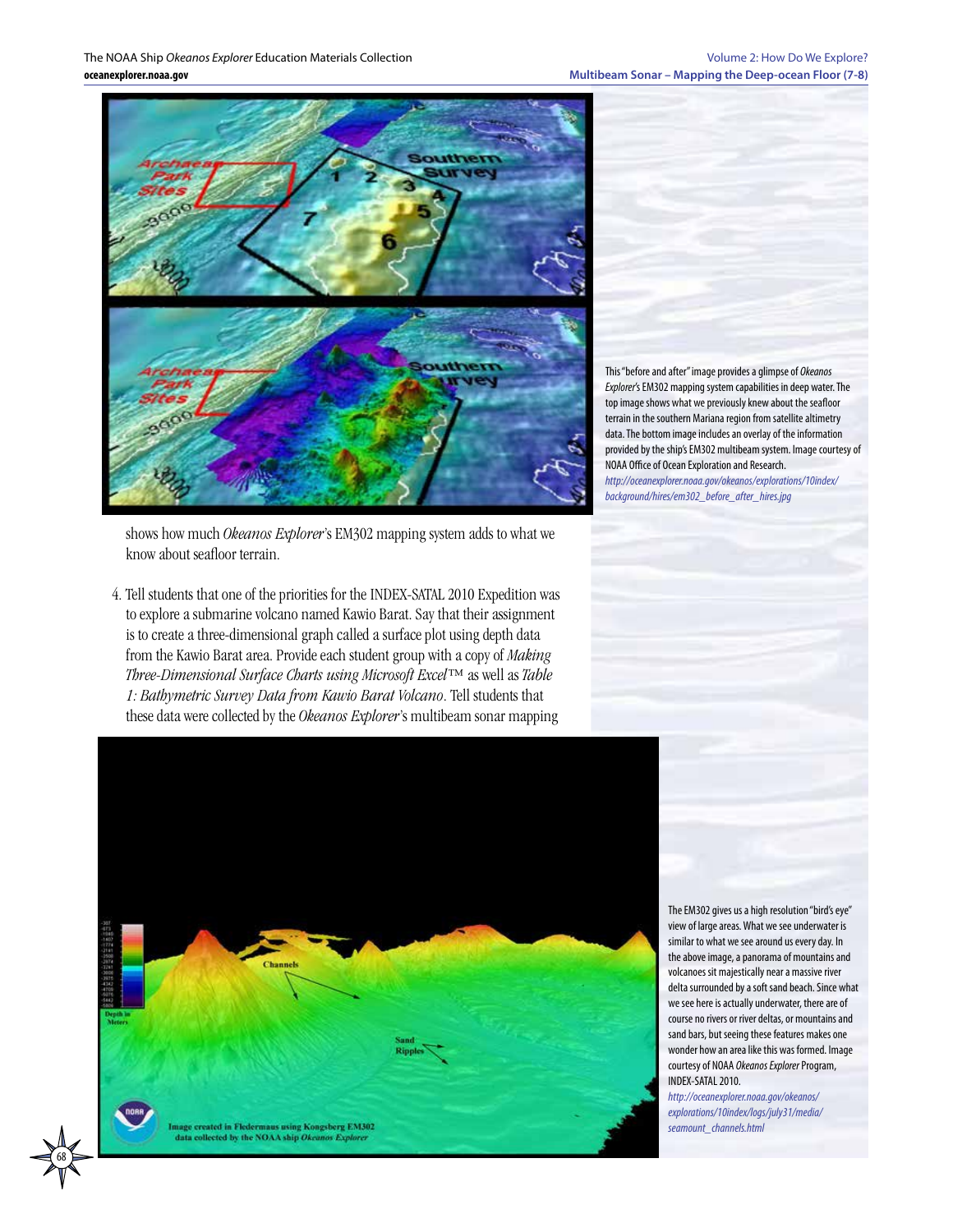

system during the INDEX-SATAL 2010 Expedition. Be sure students understand that each data point represents the depth of water at the location described by the geographic coordinates. Note that for the purposes of this exercise, we are only using a small sample of all the data collected, which for this site amounts to hundreds of thousands of data points.

When students have completed their surface plots, lead a discussion of their results. Figure 1 shows a typical plot of the data, and the results of several rotations as described on the worksheet. Call students' attention to, and ask them to explain how these data demonstrate how technologies extend the measurement, exploration, modeling, and computational capacity of scientific investigations. Students should recognize that the data were produced from multibeam sonar technology that greatly extends the capabilities for ocean exploration compared to the capabilities that existed before this technology was available.

Students should also realize that the large number of data points is very difficult to interpret simply by inspecting the table of numbers. In fact, Table 1 only includes 182 data points, while the actual multibeam data file for the Kawio Barat volcano contains thousands of data points. Mathematical analysis technology makes it possible to understand relationships in a large data set, and to have a clear visual image of the geographic structure that the data represents. In this case, the mathematical analysis technology is provided by Microsoft Excel™. Analysis of full datasets produced by multibeam sonar uses an analysis tool called Fledermaus (which is the German word for "bat," and is pronounced "FLEE-dermouse") that provides three-dimensional visualizations from multibeam data. The *Watching in 3-D* lesson includes a simple analysis of multibeam data using free viewing software for multibeam imagery in the Fledermaus file format.

### **The BRIDGE Connection**

*<www.vims.edu/bridge/>* – Scroll over "Ocean Science Topics" in the menu on the left side of the page, then "Human Activities," then click on "Technology" for activities and links about ocean exploration technologies.

#### **The "Me" Connection**

Have students write a first-hand account of their experiences on an exploratory mission to the Kawio Barat volcano, including topographic features revealed by multibeam sonar surveys.

### **Connections to Other Subjects**

English Language Arts, Social Studies, Mathematics

#### **Assessment**

Class discussions and students' work with the charting activity provide opportunities for assessment.

#### **Extensions**

See the *Calling All Explorers* lesson for an activity involving maps and GPS technology: *[http://oceanexplorer.noaa.gov/okeanos/edu/collection/media/wdwe\\_](http://oceanexplorer.noaa.gov/okeanos/edu/collection/media/wdwe_callingex.pdf) [callingex.pdf](http://oceanexplorer.noaa.gov/okeanos/edu/collection/media/wdwe_callingex.pdf)*.

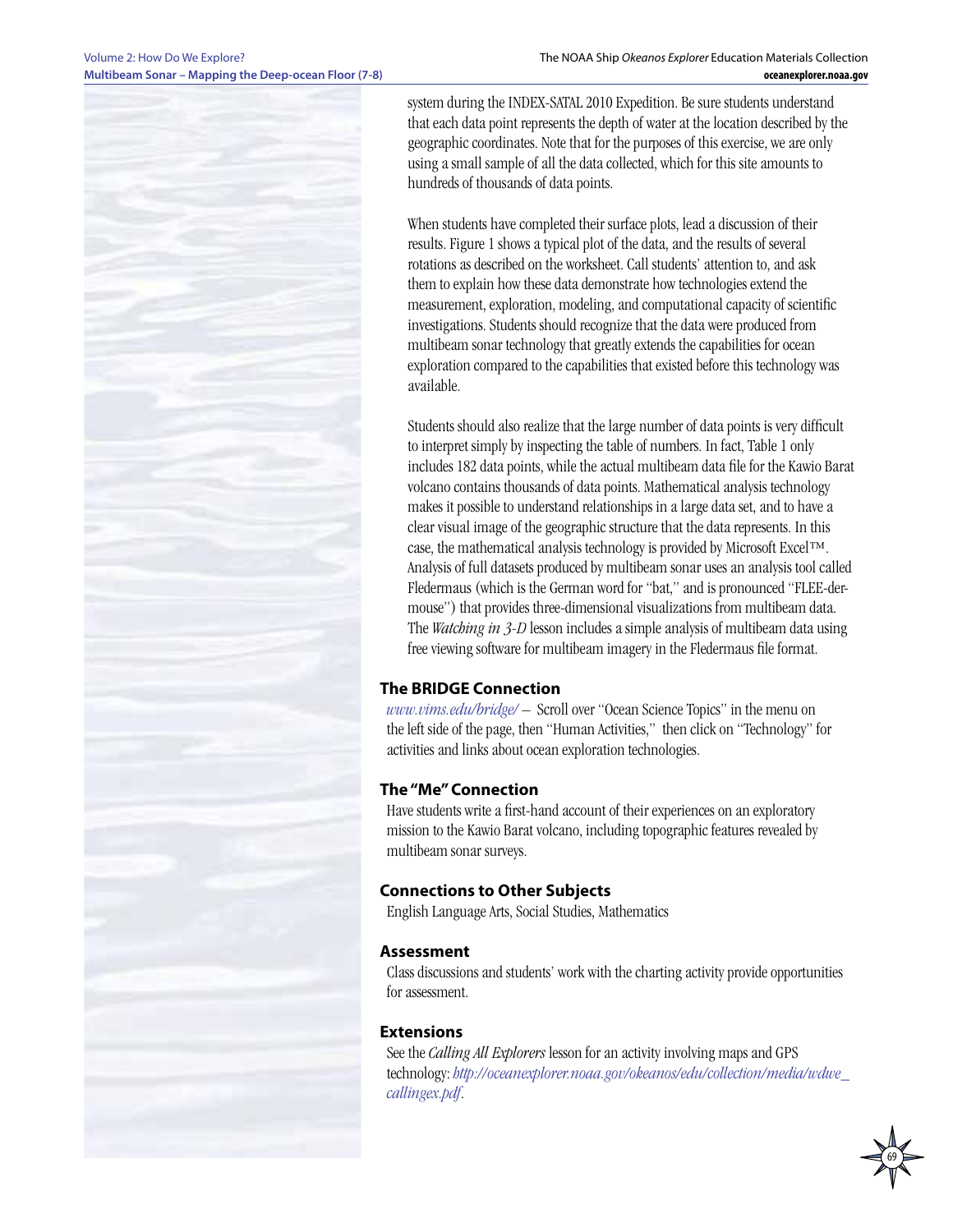#### **Multimedia Discovery Missions**

*<http://oceanexplorer.noaa.gov/edu/learning/welcome.html>* – Click on the links to Lessons 5 and 6 for interactive multimedia presentations and Learning Activities on Chemosynthesis and Hydrothermal Vent Life, and Deep-Sea Benthos.

## **Other Relevant Lesson Plans from NOAA's Ocean Exploration Program**

#### **Earth's Ocean is 95% Unexplored: So What?**

(from the INDEX-SATAL 2010 Expedition)

*[http://oceanexplorer.noaa.gov/okeanos/explorations/10index/background/edu/](http://oceanexplorer.noaa.gov/okeanos/explorations/10index/background/edu/media/so_what.pdf) [media/so\\_what.pdf](http://oceanexplorer.noaa.gov/okeanos/explorations/10index/background/edu/media/so_what.pdf)*

Focus: Importance of deep-ocean exploration (Grades 5-6; Life Science/Earth Science)

Students describe at least three different deep-ocean ecosystems; explain at least three reasons for exploring Earth's deep ocean; explain at least three ways that deep-ocean ecosystems may benefit humans; and create a wall magazine to communicate scientific ideas.

#### **Sonar Simulation**

(from the Cradle of the Earthquake: Exploring the Underwater San Andreas Fault 2010 Expedition)

*[http://oceanexplorer.noaa.gov/explorations/10sanandreas/background/edu/](http://oceanexplorer.noaa.gov/explorations/10sanandreas/background/edu/media/sonarsim78.pdf) [media/sonarsim78.pdf](http://oceanexplorer.noaa.gov/explorations/10sanandreas/background/edu/media/sonarsim78.pdf)*

Focus: Side-scan sonar (Grades 7-8; Earth Science/Physical Science) Students describe side-scan sonar; compare and contrast side-scan sonar with other methods used to search for underwater objects; and make inferences about the topography of an unknown and invisible landscape based on systematic discontinuous measurements of surface relief.

#### **Mapping the Deep Ocean**

(from the INSPIRE: Chile Margin 2010 expedition)

*[http://oceanexplorer.noaa.gov/explorations/10chile/background/edu/media/](http://oceanexplorer.noaa.gov/explorations/10chile/background/edu/media/mapping.pdf) [mapping.pdf](http://oceanexplorer.noaa.gov/explorations/10chile/background/edu/media/mapping.pdf)*

Focus: Bathymetric Mapping (Grades 7-8; Physical Science/Earth Science) Students create a two-dimensional topographic map from bathymetric survey data; create a three-dimensional model of seafloor topography from a twodimensional topographic map; and interpret two- and three-dimensional topographic data.

#### **How Does Your Magma Grow?**

(from the 2005 GalAPAGos: Where Ridge Meets Hotspot Expedition) *[http://oceanexplorer.noaa.gov/explorations/05galapagos/background/edu/](http://oceanexplorer.noaa.gov/explorations/05galapagos/background/edu/media/05galapagos_magma.pdf) [media/05galapagos\\_magma.pdf](http://oceanexplorer.noaa.gov/explorations/05galapagos/background/edu/media/05galapagos_magma.pdf)*

Focus: Hot spots and mid-ocean ridges (Grades 7-8; Physical Science) Students identify types of plate boundaries associated with movement of the Earth's tectonic plates; compare and contrast volcanic activity associated with spreading centers and hot spots; describe processes which resulted in the formation of the Galapagos Islands; and describe processes that produce hydrothermal vents.

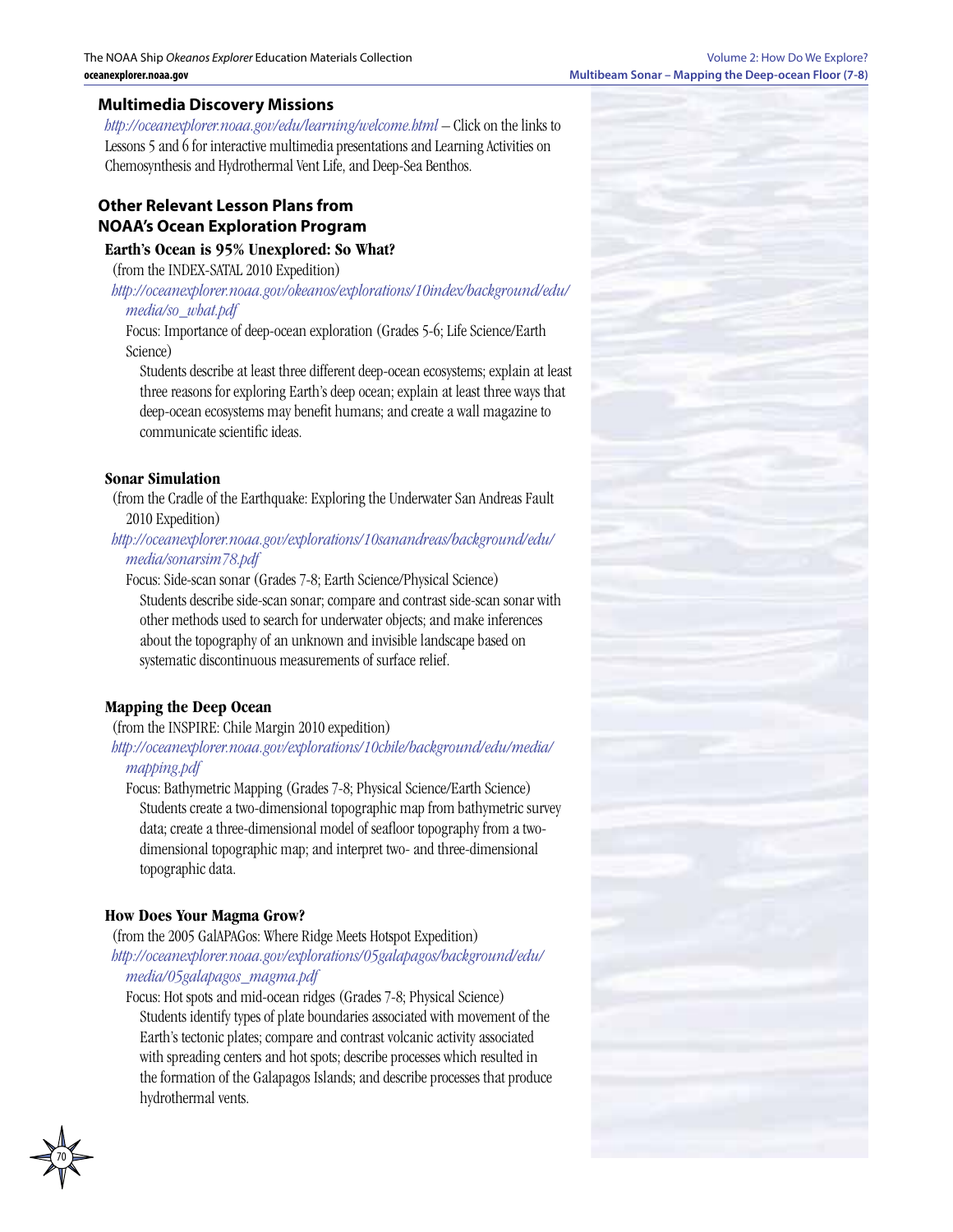#### **Sound Pictures**

(from the Cradle of the Earthquake: Exploring the Underwater San Andreas Fault 2010 Expedition)

*[http://oceanexplorer.noaa.gov/explorations/10sanandreas/background/edu/](http://oceanexplorer.noaa.gov/explorations/10sanandreas/background/edu/media/soundpics912.pdf) [media/soundpics912.pdf](http://oceanexplorer.noaa.gov/explorations/10sanandreas/background/edu/media/soundpics912.pdf)*

Focus: Sonar (Grades 9-12; Physical Science)

Students explain the concept of sonar, describe the major components of a sonar system; explain how multibeam and side-scan sonar systems are useful to ocean explorers; and simulate sonar operation using a motion detector and a graphing calculator.

#### **Next Generation Science Standards**

Lesson plans developed for Volume 2 are correlated with *[Ocean Literacy Essential](http://oceanliteracy.wp2.coexploration.org/brochure/)  [Principles and Fundamental Concepts](http://oceanliteracy.wp2.coexploration.org/brochure/)* as indicated in the back of this book. Additionally, a separate online document illustrates individual lesson support for the Performance Expectations and three dimensions of the Next Generation Science Standards and associated Common Core State Standards for Mathematics and for English Language Arts & Literacy. This information is provided to educators as a context or point of departure for addressing particular standards and does not necessarily mean that any lesson fully develops a particular standard, principle or concept. Please see: *http://oceanexplorer.noaa.gov/okeanos/edu/collection/ hdwe\_ngss.pdf*

#### **Send Us Your Feedback**

We value your feedback on this lesson, including how you use it in your formal/informal education settings. Please send your comments to: *[oceaneducation@noaa.gov](mailto:oceaneducation%40noaa.gov?subject=)*

#### **For More Information**

Paula Keener, Director, Education Programs NOAA Office of Ocean Exploration and Research Hollings Marine Laboratory 331 Fort Johnson Road, Charleston SC 29412 843.762.8818 843.762.8737 (fax) *[paula.keener@noaa.gov](mailto:paula.keener-chavis%40noaa.gov?subject=For%20More%20Information)*

#### **Acknowledgments**

Produced by Mel Goodwin, PhD, Marine Biologist and Science Writer, Charleston, SC. Design/layout: Coastal Images Graphic Design, Charleston, SC. If reproducing this lesson, please cite NOAA as the source, and provide the following URL: *[http://oceanexplorer.noaa.gov]( http://oceanexplorer.noaa.gov)*

71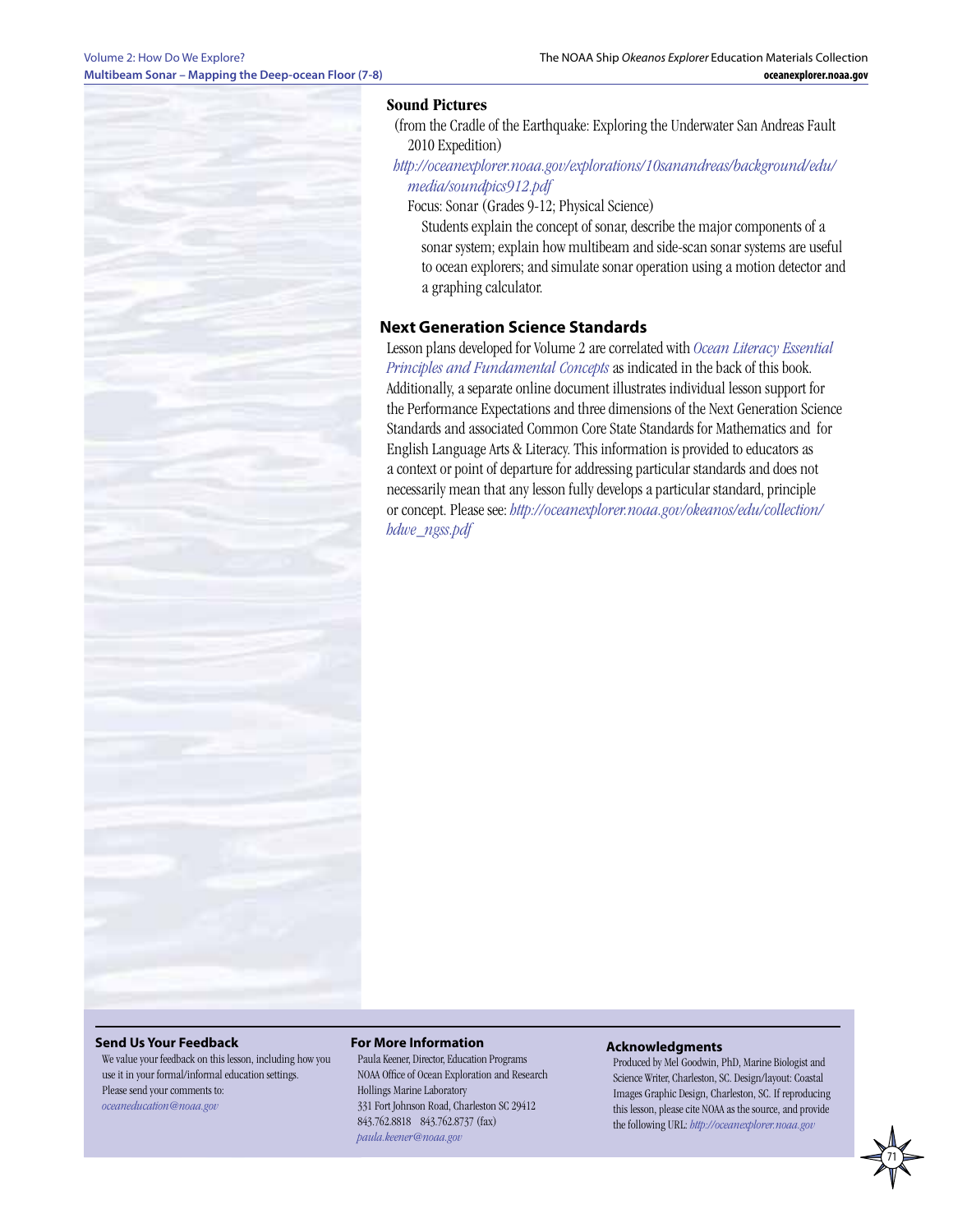# **Making Three-Dimensional Surface Charts using Microsoft Excel™**

NOTE: The following instructions are written for Microsoft Excel™ version 12.2.0. Other versions may require modifications to these instructions. If you are using Office 2003 or an older version of Office, you may need to use the Office Compatibility Pack, which can be downloaded from: *[http://www.microsoft.com/download/en/details.](http://www.microsoft.com/download/en/details.aspx?displaylang=en&id=3) [aspx?displaylang=en&id=3](http://www.microsoft.com/download/en/details.aspx?displaylang=en&id=3)*.

Table 1 lists 182 data points from a bathymetric survey in the vicinity of the Kawio Barat volcano. Each depth measurement is listed with a corresponding geographic location described by latitude and longitude. Your assignment is to analyze these data points in a way that gives a sense of the topography in the survey area. To do this, you can make a surface plot using Microsoft Excel™. We just have to rearrange the data somewhat so that Excel™ will give us what we want.

1. Open Microsoft Excel™, then open the file "KawioBaratReduced.xlxs" or "KawioBaratReduced.xls". Your screen should resemble Figure 1. Notice that latitude values are across the top of the page as columns, and the longitude values are on the left side of the page in rows. The depth measurements are in the middle of the page, in grid cells that correspond to the latitude and longitude of the location where each measurement was made. You can also see that a row and a column have been added that have numbers from 1 to 14 corresponding to the longitude values, and numbers from 1 to 13 corresponding to the latitude values. This will cause Excel™ to use a simple linear scale when it plots the data.



#### **Figure 1.**

|                         |          |                       |           |           | <b>Stimets</b> | ditatta      |           |          |           |           |                      |           |           |                  |
|-------------------------|----------|-----------------------|-----------|-----------|----------------|--------------|-----------|----------|-----------|-----------|----------------------|-----------|-----------|------------------|
| A                       |          | $\epsilon$            | D         |           |                | c            | Ħ         |          |           | ĸ         |                      | M.        | N.        | $^{\circ}$       |
|                         | Latitude | $4.05$ <sup>*</sup> N | 4.0583* N | 4.0667° N | 4.075* N       | 4.0533* N    | 4.0917* N | 4.1" N.  | 4.1083* N | 4.1167* N | 4.125 <sup>*</sup> N | 4:1333° N | 4.1617* N | $6.15^{\circ}$ N |
| Longitude               |          |                       |           |           |                |              |           |          |           | я         | $10-$                |           | 12        |                  |
| 125, 725* 8             |          | $-6596$               | 14645     | $-0.296$  | $+4147$        | $-4152$      | $+4157$   | $-6182$  | 46242     | $+6332$   | $-4402$              | $+6629$   | $-6670$   | $-6510$          |
| 125.7167 <sup>e</sup> E |          | $-4404$               | $-4240$   | $-4076$   | $-3912$        | $-3910$      | $-3908$   | $-3907$  | $-4021$   | $-4136$   | $-4251$              | $-4301$   | $-4377$   | $-4454$          |
| 125.7083 <sup>*</sup> E |          | $-4212$               | $-4034$   | $-3055$   | $-3676$        | $-3668$      | $-3659$   | $-3653$  | $-3800$   | $-3950$   | $-4099$              | $-4174$   | $-4285$   | $-4397$          |
| 125.7° E                |          | $-4057$               | $-3800$   | $+3543$   | $-3286$        | $-3219$      | $-3182$   | $-3285$  | $-3510$   | $-3736$   | $-3961$              | $-4060$   | $-4208$   | $-4356$          |
| 125.6917° E             |          | $-3900$               | $-3566$   | $+3231$   | $-2897$        | $-2771$      | $-2704$   | $-2918$  | $-3220$   | $-3522$   | $-3824$              | $-3947$   | $-4131$   | $-4316$          |
| 125.6833* ±             |          | $-3766$               | $+3332$   | $-2919$   | $-2507$        | $-2323$      | $-2227$   | $-2552$  | $-2930$   | $+3308$   | $-1686$              | $-3833$   | $+6054$   | $+6275$          |
| 125.675° E              |          | $-3793$               | $-3431$   | $-3070$   | $-2344$        | $-1912$      | $-1961$   | $-2713$  | $-3059$   | $-3405$   | $-3752$              | $-3095$   | $-4109$   | $-4324$          |
| 125.6667* E             |          | $-3843$               | $-3531$   | $-3220$   | $-2363$        | $-2433$      | $-2091$   | $-2874$  | $-3188$   | $-3503$   | $-3818$              | $-3956$   | $-4164$   | $-4372$          |
| 125.6583° E             |          | -3892                 | $-3631$   | $-3370$   | $-2988$        | $-2818$      | $-2809.$  | $-30.54$ | $-3317$   | $-3500$   | $-3883$              | $-4018$   | $-6219$   | $-6621$          |
| 125.65° E               |          | $-3941$               | $-3731$   | $-3520$   | $-3310$        | $-3272$      | $-3233$   | $-3195$  | $-3446$   | $-3698$   | $-3949$              | $+4079$   | $+4274$   | $-4469$          |
| 125.6417* #             |          | $-6138$               | $-1955$   | $-3776.$  | $-3598$        | <b>EBZE-</b> | $-3529$   | $-3495$  | $-3697$   | $+3900$   | $+4103$              | $+4218$   | H6411     | $-6605$          |
| 125.6333* E             |          | $-4326$               | $-4179$   | $+4032$   | $-3885$        | $-3855$      | $-3824$   | -3794    | $-3948$   | $-4102$   | $-4257$              | $+4354$   | $-4547$   | $-4741$          |
| 125.625*1               |          | $-4519$               | $-4403$   | $-4288$   | $-4173$        | $-4146$      | $-4120$   | $-4094$  | $-4199$   | $-4305$   | $-4410$              | $-4491$   | $-4636$   | $-4781$          |
| 125.6167* E             |          | $-4711$               | 4627      | $-4544$   | 4460           | 8844         | $-4415$   | 2224     | $-4450$   | $-4507$   | $-4564$              | $-4628$   | $-4724$   | $-4820$          |

- 2. To make a surface plot, click on the "Charts" tab at the top of the spreadsheet or select "Chart" from the "Insert" menu. A chart menu will open at the top of the spreadsheet.
- 3. Click and hold in the blank cell just below the "Latitude" label (cell B2) and drag down and to the right to select all of the depth measurements as well as the row and column numbers in column B and Row 2. Now your screen should resemble Figure 2.
- 4. If you see a button in the Chart menu labeled "Surface", click this button and then click on the icon for "3D Surface" (be sure the cells are still highlighted). If you do not see the "Surface" button, click on the icon labeled "Other" and select the "3D Surface" option. Now you should see a 3D surface plot that looks a lot

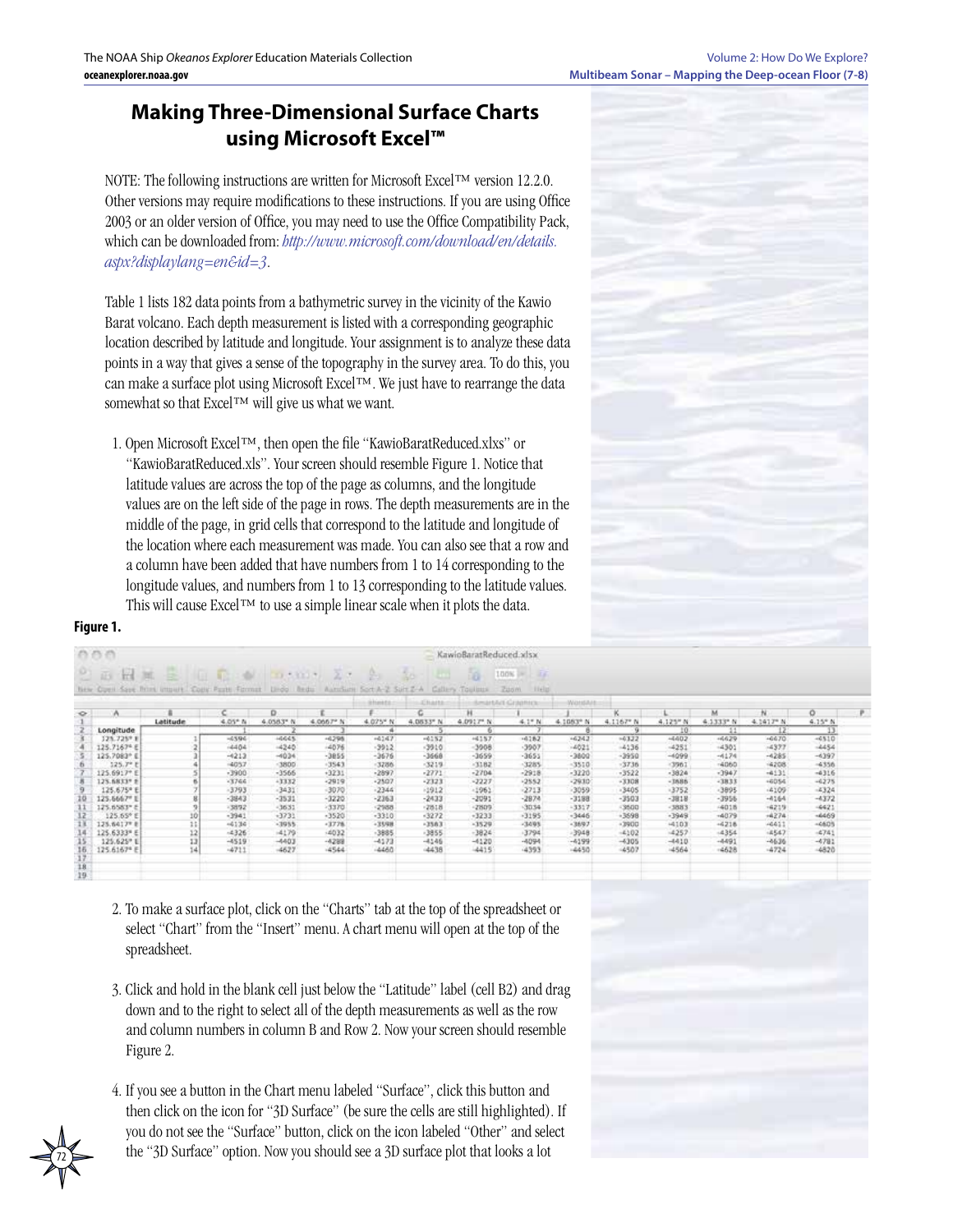|                 | Figure 2.                                                          |                                                                                                   |                    |                    |                       |                    |                    |                        |                                                         |                    |                    |                    |                    |                     |                       |  |
|-----------------|--------------------------------------------------------------------|---------------------------------------------------------------------------------------------------|--------------------|--------------------|-----------------------|--------------------|--------------------|------------------------|---------------------------------------------------------|--------------------|--------------------|--------------------|--------------------|---------------------|-----------------------|--|
|                 | 0.0.0                                                              |                                                                                                   |                    |                    |                       |                    |                    | KawioBaratReduced.xlsx |                                                         |                    |                    |                    |                    |                     |                       |  |
|                 | $H \gg 1$<br>LES.                                                  | 12 四、病<br>New Old Said Print Import - Closy Pasty Format - Unda - Roda - AutoSum Sect A-2, Sect 2 | <b>AV</b>          |                    | Last site is a really |                    | Catlery            | ч<br>Telefistis        | 비리<br>100%<br>Hills<br>Zoomald<br><b>GHARAR CHIRITY</b> | <b>USAARRAK</b>    |                    |                    |                    |                     |                       |  |
|                 |                                                                    |                                                                                                   |                    |                    | تصادنا                |                    |                    |                        |                                                         |                    | K. N. Girabbe      |                    |                    |                     |                       |  |
|                 | Insert Chart<br>Click a chart type to<br>insert into the document. |                                                                                                   |                    |                    |                       |                    |                    |                        |                                                         |                    |                    |                    |                    |                     | $\sim$                |  |
| $\circ$         |                                                                    | Latitude                                                                                          | 4.05° N            | D.<br>4.OSH3* N    | 4.0667* N             | 4.075° N           | G<br>6.0833* N     | Ħ<br>4.0917* N         | $4.1$ * N                                               | 4.1083* N          | $4.1167$ N         | 4.1237 N           | м<br>4.1333* N     | N<br>4.1617* N      | $^{\circ}$<br>4.15* N |  |
|                 | Longitude                                                          |                                                                                                   |                    |                    |                       |                    |                    |                        |                                                         |                    |                    | 10                 |                    | 12                  |                       |  |
|                 | 125.725* 8                                                         |                                                                                                   | $-4594$            | $-6445$            | $-4296$               | $-4147$            | $-1152$            | $-4157$                | $-4162$                                                 | $-4242$            | $-4322$            | $-4402$            | $-6679$            | $-4470$             | $-4510$               |  |
|                 | 125.7167* E                                                        |                                                                                                   | $-4404$            | $-4240$            | $-4576$               | $-3912$            | $-3910$            | $-3908$                | $-3507$                                                 | $-4021$            | $-4136$            | $-4251$            | $-4301$            | $-4377$             | $-4454$               |  |
|                 | 125.7083* E                                                        |                                                                                                   | $-4213$            | $-6034$            | $-2855$               | $-3676$            | $-3668$            | $-3659$                | $-3651$                                                 | $-3800$            | $-3950$            | $-1099$            | $-4174$            | $-4285$             | $-4397$               |  |
|                 | 125.79 8<br>125.6917* E                                            |                                                                                                   | $-0057$<br>$-3900$ | -3800<br>-3566     | $-3543$<br>$-3231$    | $-3286$<br>$-2897$ | $-3219$<br>$-2271$ | $-3182$<br>$-2704$     | $-3285$<br>$-2918$                                      | $-3510$<br>$-3220$ | $-3736$<br>$-3522$ | $-1961$<br>$-3824$ | $+4060$<br>-3947   | $-6208$<br>$-4131$  | $-4356$<br>$-4316$    |  |
|                 | 125.683391                                                         |                                                                                                   | $-3744$            | $-3332$            | $-2919$               | -2507              | $-2322$            | $-2227$                | $-2552$                                                 | $-2930$            | $-3300$            | $-1696$            | $-3033$            | $-0054$             | $-4275$               |  |
|                 | 125.675° E                                                         |                                                                                                   | $-3793$            | $-3431$            | $-3070$               | -2344              | $-1912$            | $-1961$                | $-2713$                                                 | -3059              | $-3405$            | $-3752$            | $-3095$            | 4100                | $-4324$               |  |
|                 | 125.6667* E                                                        |                                                                                                   | $-3843$            | $-3531$            | $-2220$               | $-2362$            | $-2633$            | $-2091$                | $-2876$                                                 | $-3188$            | $-3503$            | $-3916$            | $-3956$            | $-4164$             | $-1372$               |  |
|                 | 125.6583° E                                                        |                                                                                                   | $-3892$            | $-3631$            | $-3370$               | $-2988$            | $-2818$            | $-2809$                | $-3034$                                                 | $-3317$            | $-3600$            | $-3883$            | $-4018$            | $-6219$             | $-6421$               |  |
| 12              | 125.65° E                                                          | 10                                                                                                | $-3941$            | $-3731$            | $-3520$               | $+3310$            | $-3272$            | $-3233$                | $-3195$                                                 | $-3446$            | $-3698$            | $-3949$            | $-4079$            | $-4274$             | $-4409$               |  |
|                 | 125.6417*1                                                         | 71                                                                                                | $+4136$            | -3955              | $-3778$               | $-3598$            | $-3563$            | $-3529$                | $-3495$                                                 | $-3697$            | $-3900$            | 14103              | $+6216$            | 16611               | $-6605$               |  |
| īš              | 125.6333* E                                                        | 12<br>12                                                                                          | $-4326$            | $-4179$<br>$-6403$ | $-4032$               | -3885<br>$-4173$   | $-3855$            | $-3824$<br>$-4120$     | $-3794$<br>$-6094$                                      | $-3948$<br>$-4199$ | $-4102$<br>$-4305$ | $-4257$            | $-4354$<br>$-4491$ | $-4547$             | $-4741$<br>$-4781$    |  |
|                 | 125.625° E<br>125.6167* E                                          | 14                                                                                                | $-4519$<br>$-4711$ | $-4627$            | $-4288$<br>$-4544$    | $-4460$            | $-4146$<br>$-4438$ | (4415)                 | 12933                                                   | $-4450$            | $-4507$            | $-4410$<br>$-4564$ | $-4628$            | $-46.26$<br>$-4724$ | $-4820$               |  |
| $\frac{16}{17}$ |                                                                    |                                                                                                   |                    |                    |                       |                    |                    |                        |                                                         |                    |                    |                    |                    |                     |                       |  |

like the Kawio Barat volcano! (Figure 3). You can try the other surface plotting options to see how they change the way the data are presented.

5. You can even rotate it to see what the other side looks like: Under the "Chart" menu, select "3D Rotation." A "Format Chart Area" window will open. Select 3D Rotation from the choices on the left, then experiment with the X and Y settings to view your chart from various positions. When you find a view you like, print the image.

**Figure 3.**

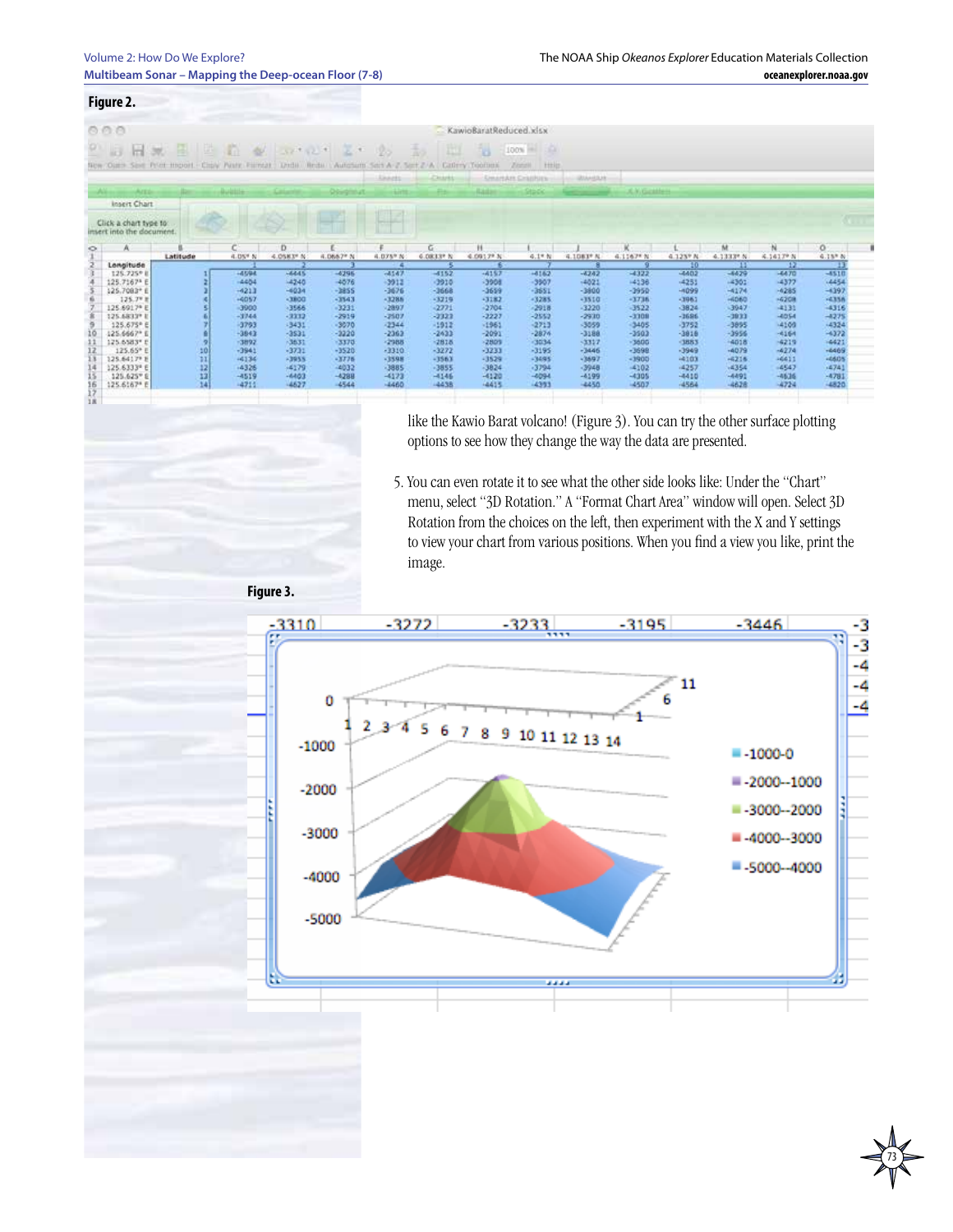## **Table 1 Bathymetric Survey Data from Kawio Barat Volcano** *Okeanos Explorer* **INDEX-SATAL 2010 Expedition**

| <b>North</b><br>Latitude | <b>East</b><br>Longtiude | <b>Depth</b><br>(m) | <b>North</b><br>Latitude | <b>East</b><br>Longtiude | <b>Depth</b><br>(m) | <b>North</b><br>Latitude | <b>East</b><br>Longtiude | <b>Depth</b><br>(m) |
|--------------------------|--------------------------|---------------------|--------------------------|--------------------------|---------------------|--------------------------|--------------------------|---------------------|
| 4.050                    | 125.725                  | $-4594$             | 4.075                    | 125.725                  | $-4147$             | 4.100                    | 125.725                  | $-4162$             |
| 4.050                    | 125.717                  | $-4404$             | 4.075                    | 125.717                  | $-3912$             | 4.100                    | 125.717                  | $-3907$             |
| 4.050                    | 125.708                  | $-4213$             | 4.075                    | 125.708                  | $-3676$             | 4.100                    | 125.708                  | $-3651$             |
| 4.050                    | 125.700                  | $-4057$             | 4.075                    | 125.700                  | $-3286$             | 4.100                    | 125.700                  | $-3285$             |
| 4.050                    | 125.692                  | $-3900$             | 4.075                    | 125.692                  | $-2897$             | 4.100                    | 125.692                  | $-2918$             |
| 4.050                    | 125.683                  | $-3744$             | 4.075                    | 125.683                  | $-2507$             | 4.100                    | 125.683                  | $-2552$             |
| 4.050                    | 125.675                  | $-3793$             | 4.075                    | 125.675                  | $-2344$             | 4.100                    | 125.675                  | $-2713$             |
| 4.050                    | 125.667                  | $-3843$             | 4.075                    | 125.667                  | $-2363$             | 4.100                    | 125.667                  | $-2874$             |
| 4.050                    | 125.658                  | $-3892$             | 4.075                    | 125.658                  | $-2988$             | 4.100                    | 125.658                  | $-3034$             |
| 4.050                    | 125.650                  | $-3941$             | 4.075                    | 125.650                  | $-3310$             | 4.100                    | 125.650                  | $-3195$             |
| 4.050                    | 125.642                  | $-4134$             | 4.075                    | 125.642                  | $-3598$             | 4.100                    | 125.642                  | $-3495$             |
| 4.050                    | 125.633                  | $-4326$             | 4.075                    | 125.633                  | $-3885$             | 4.100                    | 125.633                  | $-3794$             |
| 4.050                    | 125.625                  | $-4519$             | 4.075                    | 125.625                  | $-4173$             | 4.100                    | 125.625                  | $-4094$             |
| 4.050                    | 125.617                  | $-4711$             | 4.075                    | 125.617                  | $-4460$             | 4.100                    | 125.617                  | $-4393$             |
| 4.058                    | 125.725                  | $-4445$             | 4.083                    | 125.725                  | $-4152$             | 4.108                    | 125.725                  | $-4242$             |
| 4.058                    | 125.717                  | $-4240$             | 4.083                    | 125.717                  | $-3910$             | 4.108                    | 125.717                  | $-4021$             |
| 4.058                    | 125.708                  | $-4034$             | 4.083                    | 125.708                  | $-3668$             | 4.108                    | 125.708                  | $-3800$             |
| 4.058                    | 125.700                  | $-3800$             | 4.083                    | 125.700                  | $-3219$             | 4.108                    | 125.700                  | $-3510$             |
| 4.058                    | 125.692                  | $-3566$             | 4.083                    | 125.692                  | $-2771$             | 4.108                    | 125.692                  | $-3220$             |
| 4.058                    | 125.683                  | $-3332$             | 4.083                    | 125.683                  | $-2323$             | 4.108                    | 125.683                  | $-2930$             |
| 4.058                    | 125.675                  | $-3431$             | 4.083                    | 125.675                  | $-1912$             | 4.108                    | 125.675                  | $-3059$             |
| 4.058                    | 125.667                  | $-3531$             | 4.083                    | 125.667                  | $-2433$             | 4.108                    | 125.667                  | $-3188$             |
| 4.058                    | 125.658                  | $-3631$             | 4.083                    | 125.658                  | $-2818$             | 4.108                    | 125.658                  | $-3317$             |
| 4.058                    | 125.650                  | $-3731$             | 4.083                    | 125.650                  | $-3272$             | 4.108                    | 125.650                  | $-3446$             |
| 4.058                    | 125.642                  | $-3955$             | 4.083                    | 125.642                  | $-3563$             | 4.108                    | 125.642                  | $-3697$             |
| 4.058                    | 125.633                  | $-4179$             | 4.083                    | 125.633                  | $-3855$             | 4.108                    | 125.633                  | $-3948$             |
| 4.058                    | 125.625                  | $-4403$             | 4.083                    | 125.625                  | $-4146$             | 4.108                    | 125.625                  | $-4199$             |
| 4.058                    | 125.617                  | $-4627$             | 4.083                    | 125.617                  | $-4438$             | 4.108                    | 125.617                  | $-4450$             |
| 4.067                    | 125.725                  | $-4296$             | 4.092                    | 125.725                  | $-4157$             | 4.117                    | 125.725                  | $-4322$             |
| 4.067                    | 125.717                  | $-4076$             | 4.092                    | 125.717                  | $-3908$             | 4.117                    | 125.717                  | $-4136$             |
| 4.067                    | 125.708                  | $-3855$             | 4.092                    | 125.708                  | $-3659$             | 4.117                    | 125.708                  | $-3950$             |
| 4.067                    | 125.700                  | $-3543$             | 4.092                    | 125.700                  | $-3182$             | 4.117                    | 125.700                  | $-3736$             |
| 4.067                    | 125.692                  | $-3231$             | 4.092                    | 125.692                  | $-2704$             | 4.117                    | 125.692                  | $-3522$             |
| 4.067                    | 125.683                  | $-2919$             | 4.092                    | 125.683                  | $-2227$             | 4.117                    | 125.683                  | $-3308$             |
| 4.067                    | 125.675                  | $-3070$             | 4.092                    | 125.675                  | $-1961$             | 4.117                    | 125.675                  | $-3405$             |
| 4.067                    | 125.667                  | $-3220$             | 4.092                    | 125.667                  | $-2091$             | 4.117                    | 125.667                  | $-3503$             |
| 4.067                    | 125.658                  | $-3370$             | 4.092                    | 125.658                  | $-2809$             | 4.117                    | 125.658                  | $-3600$             |
| 4.067                    | 125.650                  | $-3520$             | 4.092                    | 125.650                  | $-3233$             | 4.117                    | 125.650                  | $-3698$             |
| 4.067                    | 125.642                  | $-3776$             | 4.092                    | 125.642                  | $-3529$             | 4.117                    | 125.642                  | $-3900$             |
| 4.067                    | 125.633                  | $-4032$             | 4.092                    | 125.633                  | $-3824$             | 4.117                    | 125.633                  | $-4102$             |
| 4.067                    | 125.625                  | $-4288$             | 4.092                    | 125.625                  | $-4120$             | 4.117                    | 125.625                  | $-4305$             |
| 4.067                    | 125.617                  | $-4544$             | 4.092                    | 125.617                  | $-4415$             | 4.117                    | 125.617                  | $-4507$             |

74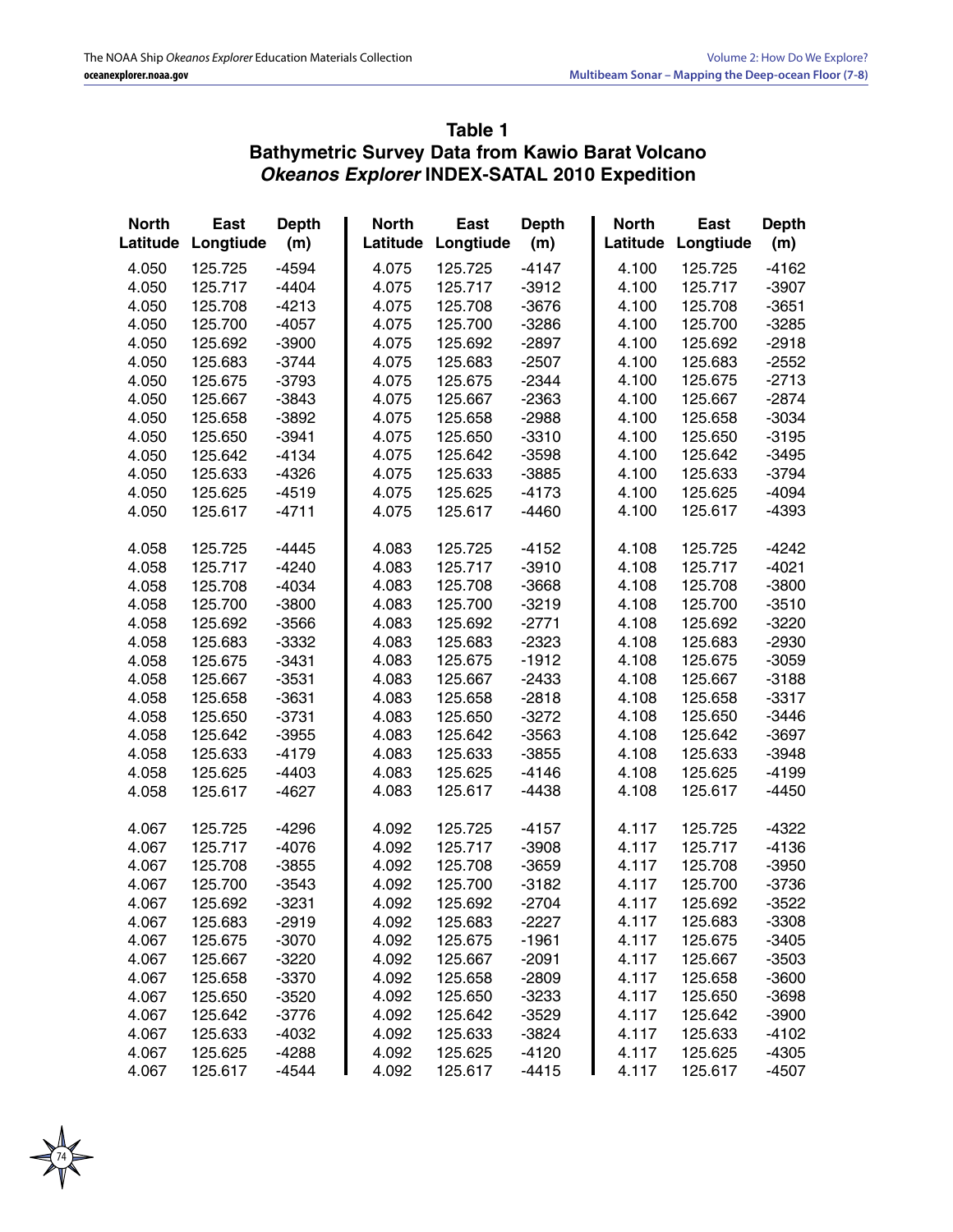## **Table 1 (continued) Bathymetric Survey Data from Kawio Barat Volcano** *Okeanos Explorer* **INDEX-SATAL 2010 Expedition**

| <b>North</b><br>Latitude | East<br>Longtiude | <b>Depth</b><br>(m) | <b>North</b><br>Latitude | East<br>Longtiude | <b>Depth</b><br>(m) |
|--------------------------|-------------------|---------------------|--------------------------|-------------------|---------------------|
| 4.125                    | 125.725           | $-4402$             | 4.142                    | 125.725           | $-4470$             |
| 4.125                    | 125.717           | $-4251$             | 4.142                    | 125.717           | $-4377$             |
| 4.125                    | 125.708           | -4099               | 4.142                    | 125.708           | $-4285$             |
| 4.125                    | 125.700           | $-3961$             | 4.142                    | 125.700           | -4208               |
| 4.125                    | 125.692           | $-3824$             | 4.142                    | 125.692           | $-4131$             |
| 4.125                    | 125.683           | $-3686$             | 4.142                    | 125.683           | $-4054$             |
| 4.125                    | 125.675           | $-3752$             | 4.142                    | 125.675           | $-4109$             |
| 4.125                    | 125.667           | $-3818$             | 4.142                    | 125.667           | $-4164$             |
| 4.125                    | 125.658           | -3883               | 4.142                    | 125.658           | -4219               |
| 4.125                    | 125.650           | $-3949$             | 4.142                    | 125.650           | -4274               |
| 4.125                    | 125.642           | $-4103$             | 4.142                    | 125.642           | $-4411$             |
| 4.125                    | 125.633           | $-4257$             | 4.142                    | 125.633           | $-4547$             |
| 4.125                    | 125.625           | $-4410$             | 4.142                    | 125.625           | -4636               |
| 4.125                    | 125.617           | -4564               | 4.142                    | 125.617           | $-4724$             |
|                          |                   |                     |                          |                   |                     |
| 4.133                    | 125.725           | $-4429$             | 4.150                    | 125.725           | $-4510$             |
| 4.133                    | 125.717           | $-4301$             | 4.150                    | 125.717           | $-4454$             |
| 4.133                    | 125.708           | $-4174$             | 4.150                    | 125.708           | $-4397$             |
| 4.133                    | 125.700           | $-4060$             | 4.150                    | 125.700           | -4356               |
| 4.133                    | 125.692           | $-3947$             | 4.150                    | 125.692           | $-4316$             |
| 4.133                    | 125.683           | -3833               | 4.150                    | 125.683           | -4275               |
| 4.133                    | 125.675           | $-3895$             | 4.150                    | 125.675           | -4324               |
| 4.133                    | 125.667           | $-3956$             | 4.150                    | 125.667           | $-4372$             |
| 4.133                    | 125.658           | $-4018$             | 4.150                    | 125.658           | $-4421$             |
| 4.133                    | 125.650           | $-4079$             | 4.150                    | 125.650           | $-4469$             |
| 4.133                    | 125.642           | $-4216$             | 4.150                    | 125.642           | $-4605$             |
| 4.133                    | 125.633           | $-4354$             | 4.150                    | 125.633           | $-4741$             |
| 4.133                    | 125.625           | $-4491$             | 4.150                    | 125.625           | $-4781$             |
| 4.133                    | 125.617           | $-4628$             | 4.150                    | 125.617           | $-4820$             |